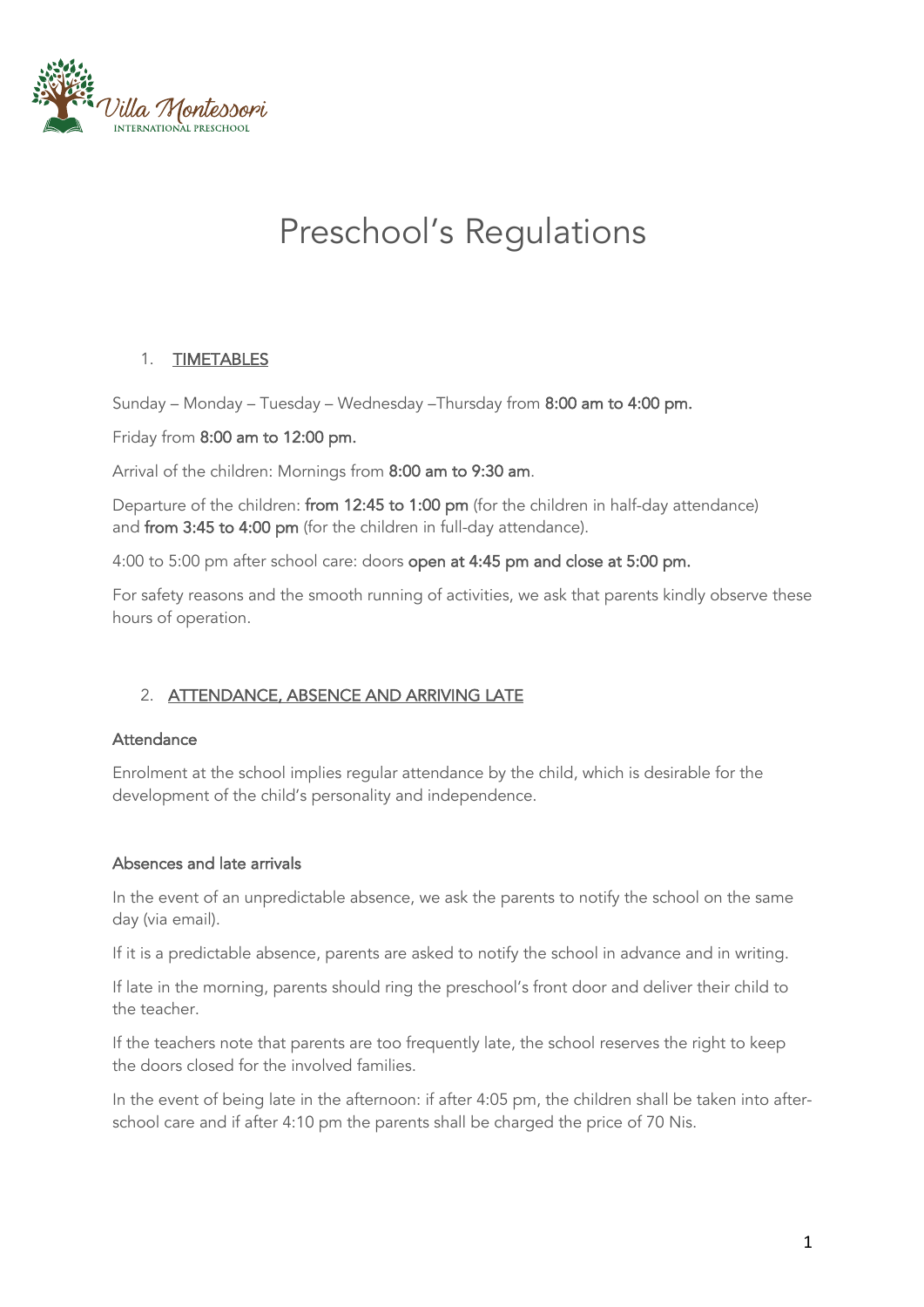

## 3. INFORMATION ET CORRESPONDENCE

For school-related messages, email to info@villamontessori.co.il

The administrative team may also be reached by phone at +972 (0)52 85 04 456.

# 4. FOOD, AFTER-SCHOOL CARE

#### Food

All children in half-time and full-time attendance may benefit from the 5 days-a-week (Sunday, Monday, Tuesday, Wednesday and Thursday) lunch and from the 6 days-a-week (Sunday, Monday, Tuesday, Wednesday, Thursday and Friday) breakfast. Children in full-day attendance may also benefit from the 5 days-a-week (Sunday, Monday, Tuesday, Wednesday and Thursday) snack the afternoon.

## After-School Care

The after-school care service, provided by our teachers, starts at 4:00 pm and ends at 5:00 pm. Out of courtesy to the teachers, families are asked to comply strictly with this timetable. Children may leave from 4:45 pm. In case of frequently arriving late, the school reserves the right to terminate the child's enrolment into the preschool.

Exceptionally, when a child enrolled in the after-school care for the entire year, does not stay at school, the family must notify this to the school, in advance and writing.

## 5. HEALTH, HYGIENE, DRESS CODE

Children welcomed at the preschool must be in good state of health and must have their vaccinations up to date. In the event of illness, parents must keep their child at home. If a child becomes ill during the day, the school will immediately inform the parents. If they are not reachable and in the event of an emergency, the school will immediately call healthcare services so that they may care for the child.

Any contagious disease (such as chicken pox, measles, conjunctivitis…) must be reported immediately to the school. The child will be accepted back at the school after the standard quarantine period has elapsed, and a medical certificate stating that the child is no longer contagious has been provided.

School staff cannot administer medication. Children must never carry medication (whether in their backpacks or pockets).

The child's dress code must be appropriate to the school environment and weather conditions. All clothing the child might take off at school during the day, must be marked with his full name. This also applies to the shoes, indoor shoes, changes of cloth, sheet and comfort toy if used during the nap.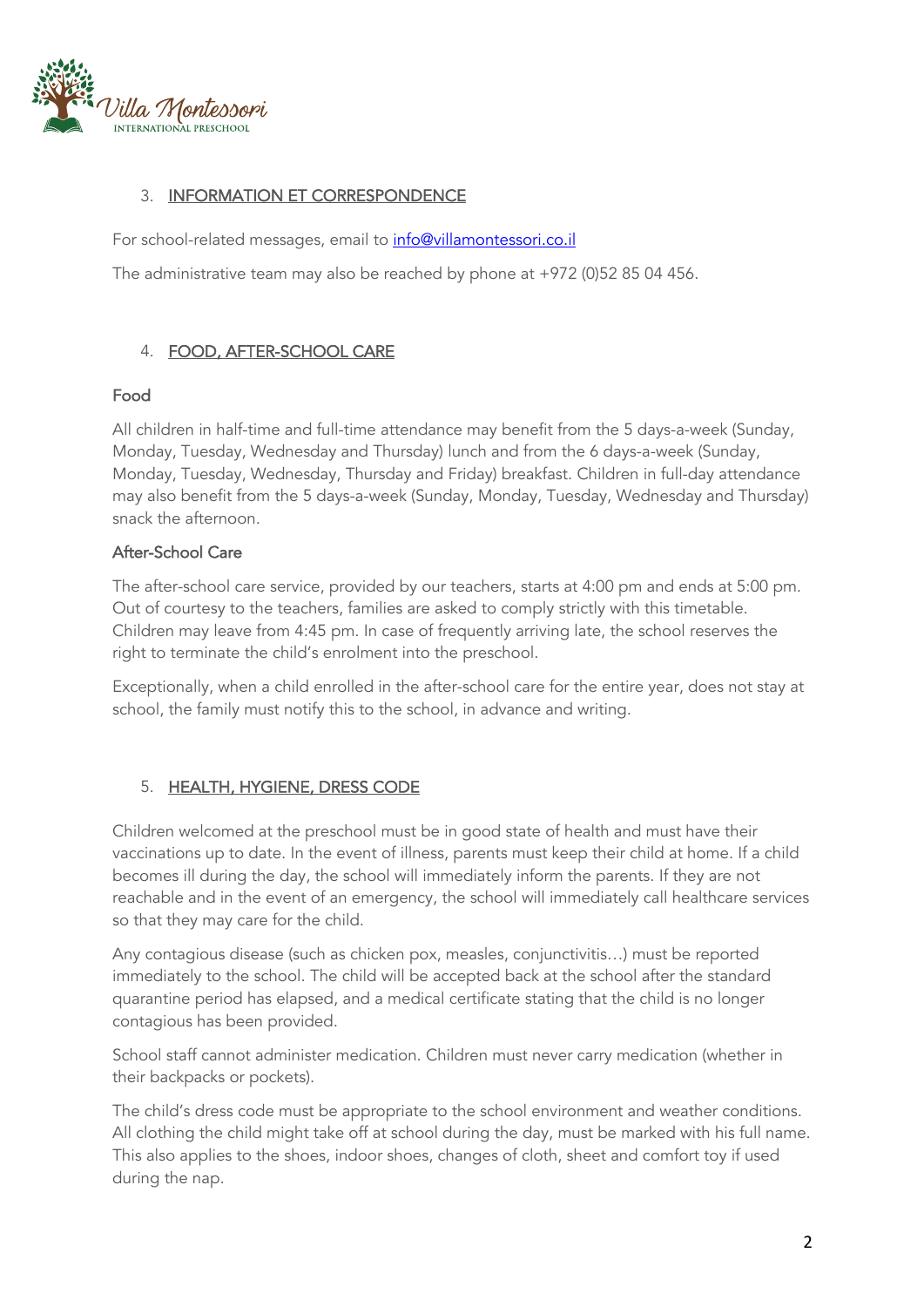

#### 6. SAFETY

#### Emergency safety protocol

All school staff members who witness an accident are required to, depending on the severity of the case, call the MDA (101), before informing the child's family.

#### Child entry and exit

Only umbrella strollers may be stored in theirs dedicated area outside the preschool, not yoyos…;

For safety reasons, the school closes its doors at 9:30 am.

The school reopens at 12:45 to 1:00 pm for children attending half-day and from 3:45 to 4:00 pm to allow the children to leave.

The teachers release the children to their parents.

Should parents require that another person (other than those listed on the registration form) collect their child, they must introduce this person to the school in-person, or they must send an email with the person's contact information and a copy of their identity card to: info@villamontessori.co.il.

No child shall be allowed to leave school alone.

#### Objects of personal value, or objects that are valuable or dangerous

Wearing jewelry is not recommended. The school shall not be held liable for any loss or damage to valuables or personal items brought from home.

Parents are responsible for the objects that their children carry in their pockets during school times. Children should not bring dangerous objects or things that may be the cause for disputes (such as toys, sweets, etc.)

Families shall be held liable for any incident or accident caused by an object brought from home. The school is not responsible for clothing, strollers, left or entrusted to the school.

#### Insurance

At the beginning of the year, families are required to pay a fee of 300 Nis for their child's allyear insurance.

## 7. PARENTS RIGHTS AND OBLIGATIONS

7.1 The Headmistress and teachers are available, by appointment to answer any questions the parents may have. Meetings are at the request of the families, the teacher or the Headmistress.